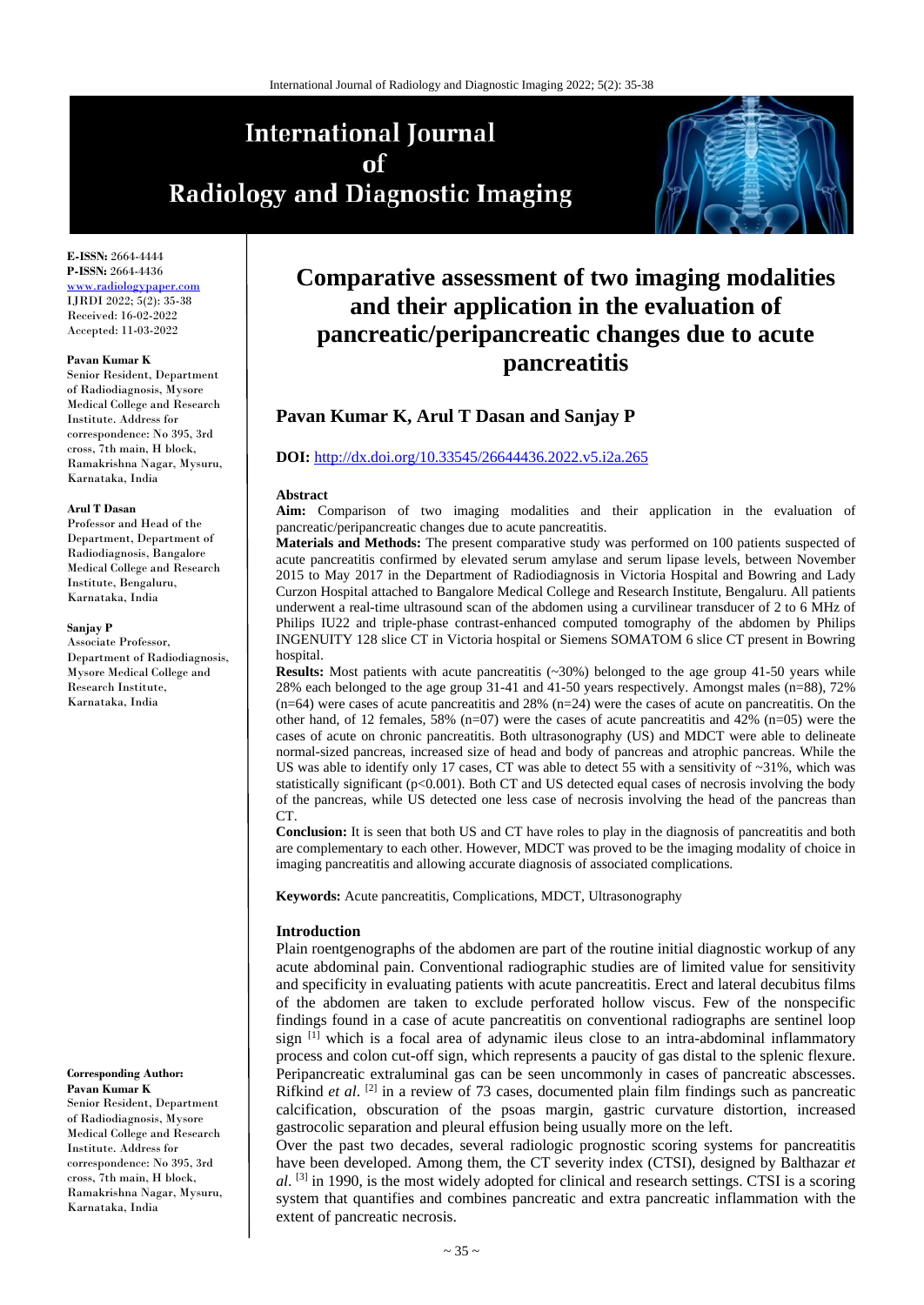In 2004, a modified CTSI was designed by the same author to address the several potential limitations which arose out of usage of the CTSI. [4]

In modified CTSI, extra pancreatic complications were added to the assessment and the way of quantifying the extent of pancreatic parenchymal necrosis was changed (none,  $\leq 30\%$ , or  $> 30\%$ ) and objectifying the presence or absence of peripancreatic fluid was simplified. In the initial study of 66 patients, MCTSI, when compared with the CTSI, showed a better correlation between the length of hospital stay and more importantly the development of organ failure, which is the primary determinant of outcome in the early phase of AP [5].

### **Materials and Methods**

The present comparative study was performed on 100 patients suspected of acute pancreatitis confirmed by elevated serum amylase and serum lipase levels, over the period from November 2015 to May 2017 in the Department of Radiodiagnosis in Victoria Hospital and Bowring and Lady Curzon Hospital attached to Bangalore Medical College and Research Institute, Bengaluru.

## **Inclusion criteria**

- All cases of acute pancreatitis confirmed by elevated serum amylase and serum lipase levels.
- Patients willing to give consent were subjected to the study

### **Exclusion Criteria**

- Patient with contra-indication to intravenous contrast agents
- Patients who are pregnant
- Pancreatitis due to trauma

#### **Methodology**

Patients who were willing to give written informed consent were included in the study. Demographic, clinical, and laboratory data of all consecutive patients fulfilling the inclusion and exclusion criteria with a primary diagnosis of acute pancreatitis during the one-and-half-year study period were prospectively collected for this study. All of them

underwent a real-time ultrasound scan of the abdomen using a curvilinear transducer of 2 to 6 MHz of Philips IU22 and triple-phase contrast-enhanced computed tomography of the abdomen by Philips INGENUITY 128 slice CT in Victoria hospital or Siemens SOMATOM 6 slice CT present in Bowring hospital as described below.

## **Protocol of the triple-phase contrast-enhanced computed tomography scan**

CT evaluation for the pancreas is performed as a triplephase dynamic scan of the entire pancreas. CT is performed from the liver dome through the iliac crest with 2.5 mm reconstructions using 5 mm-thick slices. A power injector is used to administer 120 to 150 mL of intravenous contrast at the rate of 4 to 5 mL/second through a 20 gauge angiocatheter. Optimally, each phase is performed during a single breath-hold.

- Arterial-phase scan of the upper abdomen is obtained 25 to 30 seconds 28 following the onset of contrast injection with 1.25 mm reconstructions using 2.5 mm thick slices. Both the liver and pancreas show arterial opacification with minimal contrast in the portal vein.
- The pancreatic or parenchymal phase of the upper abdomen is obtained 45 to 50 seconds 28 following the onset of contrast injection with 2.5 mm reconstructions using 5 mm thick slices.
- Portal-venous or hepatic phase scan of the entire abdomen is obtained 65-70 seconds 28 following the initiation of contrast injection with 2.5 mm reconstructions using 5 mm- thick slices.

#### **Statistical analysis**

Data for the study were entered into a master chart with a suitable appendix and then into a suitable contingency table. The observed difference between the data sets (i.e., the imaging findings appearances of various complications of acute pancreatitis in ultrasound and CECT) in the contingency table is analyzed by descriptive statistics and evaluated for statistical significance by the Chi-squared test.

#### **Results**

|           | Age (in Years)   Patients with Acute Pancreatitis $N$ (%) | Patients with Acute on Chronic Pancreatitis N (%) |
|-----------|-----------------------------------------------------------|---------------------------------------------------|
| $<$ 20    | 6(8.4)                                                    | 3(10.3)                                           |
| 21-30     | 16(23.0)                                                  | 7(24.1)                                           |
| $31-40$   | 16(23.0)                                                  | 8 (27.5)                                          |
| $41 - 50$ | 21(29.5)                                                  | 8(27.5)                                           |
| 51-60     | 7(9.8)                                                    | 2(6.9)                                            |

 $>60$  1 (3.5) Total 71 (100.0) 29 (100.0)

**Table 1:** Age distribution of acute and acute on chronic pancreatitis

In patients with acute pancreatitis, the age group of 41-50 years has the highest number of patients (~30%). Patients with acute on chronic pancreatitis, the age group of 31-41

and 41-50 years have the highest number of patients (~28% and 28% each), together forming ~56% of the total population.

**Table 2:** Gender distribution of acute and acute on chronic pancreatitis

| <b>Type of pancreatitis</b>   | Male | <b>Female</b> | <b>Total</b> |
|-------------------------------|------|---------------|--------------|
| Acute pancreatitis            | b4   |               |              |
| Acute on chronic pancreatitis | 24   |               | 29           |
| $_{\rm Total}$                | 88   |               | 100          |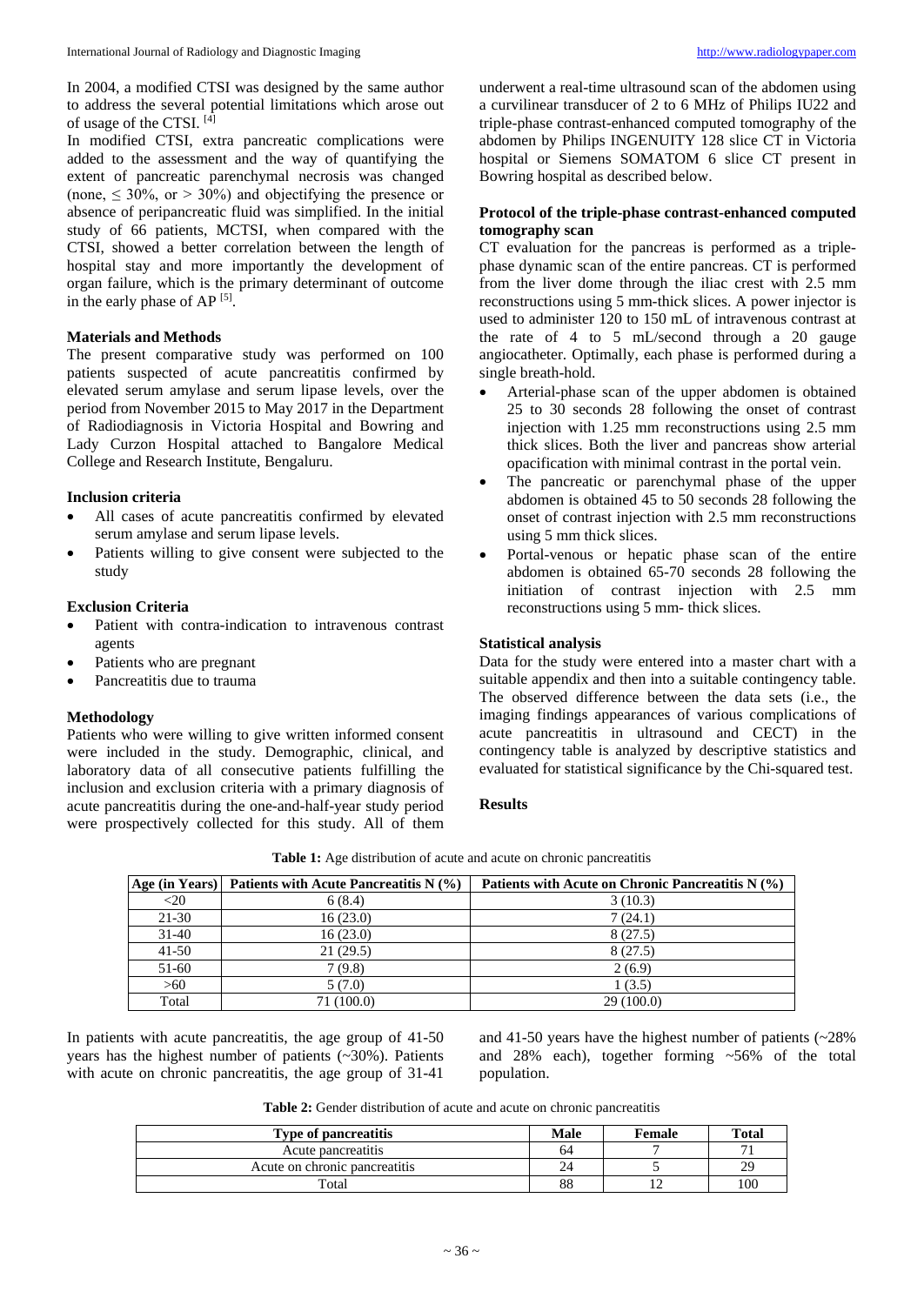Of the 100 cases included in the study, males were 88 in number, of which 64 (72%) were cases of acute pancreatitis and 24 (28%) were cases of acute on chronic pancreatitis.

And, females were 12 in number, of which 7 (58%) were cases of acute pancreatitis and 5 (42%) were cases of acute on chronic pancreatitis.

| <b>Table 3:</b> Distribution according to pancreatic size characteristics |  |  |  |
|---------------------------------------------------------------------------|--|--|--|
|---------------------------------------------------------------------------|--|--|--|

|              | <b>Pancreatic size characteristics</b> |    | <b>Modality</b> |  |
|--------------|----------------------------------------|----|-----------------|--|
|              |                                        | US | <b>MDCT</b>     |  |
| Normal       |                                        |    |                 |  |
|              | Head                                   | 52 | 52              |  |
| <b>Bulky</b> | Body                                   |    |                 |  |
|              | Tail                                   | Ξ  | 55              |  |
| Atrophic     |                                        |    |                 |  |

Both US and CT were able to delineate normal-sized pancreas, increased size of head and body of pancreas and atrophic pancreas. However, US was able to identify only

17 cases, compared to 55 by CT with a sensitivity of ~31%, which was statistically significant  $(p < 0.001)$ .

**Table 4:** Distribution according to pancreatic/peripancreatic changes (Fluid collection)

| Pancreatic/peripancreatic changes (fluid collection) |                              | <b>Modality</b> |             |
|------------------------------------------------------|------------------------------|-----------------|-------------|
|                                                      |                              | US              | <b>MDCT</b> |
| Acute peripancreatic fluid collection (<4weeks)      |                              | 28              | 35          |
| Pseudocysts                                          | Peripancreatic               | 20              | 21          |
|                                                      | Hepatic                      |                 |             |
|                                                      | Splenic                      |                 |             |
|                                                      | Thoracic/mediastinal         |                 |             |
|                                                      | Lesser sac                   |                 |             |
|                                                      | Psoas muscle                 |                 |             |
|                                                      | Pararenal space (right/left) | 10              | 10          |
|                                                      | Peripancreatic               | 20              | 21          |
| Total                                                |                              | 46              | 53          |

US was able to detect 28 cases of acute peripancreatic fluid collection compared to 35 cases by CT with a sensitivity of ~80%. Both US and CT were able to detect an equal number of hepatic, splenic and pararenal space pseudocysts. US detected 4 cases of lesser sac pseudocyst compared to 5 cases by CT with a sensitivity of ~80% and 20 cases of Peripancreatic pseudocysts compared to 21 cases by CT with a sensitivity of ~95%. Both US and CT detected one case of hemorrhagic peripancreatic pseudocyst each.

However, all 5 cases of the mediastinal pseudocysts and 1 case of psoas pseudocyst were not detected by US, but were detected by CT (statistically significant,  $p<0.001$ ).

**Table 5:** Distribution according to pancreatic/peripancreatic changes (Necrosis)

| Pancreatic/peripancreatic changes (necrosis) |            | US | CT |
|----------------------------------------------|------------|----|----|
|                                              | Head       | 21 | 22 |
| Acute pancreatic<br>$necrosis$ (<4weeks)     | Body       | 24 | 24 |
|                                              | Tail       | 2  | 14 |
| Acute extra pancreatic necrosis (<4weeks)    |            |    | Q  |
|                                              | Head       | 17 | 17 |
|                                              | Body       | 23 | 23 |
| Walled off necrosis                          | Tail       | 3  | 13 |
| $( > 4$ weeks $)$                            | Lesser sac | 0  |    |

Both CT and US detected equal cases of necrosis involving the body of the pancreas, while US detected one less case of necrosis involving the head of the pancreas than CT, where US detected 21 cases compared to 22 cases by CT with a sensitivity of ~95.5%.

However, US was able to detect only two cases of necrosis

involving the tail of the pancreas with a sensitivity of  $\sim$ 14%, compared to 14 cases by CT (statistically significant, p<0.001).

#### **Discussion**

In the present study, the mean age of patients was  $38.6 +$ 12.8years. This was comparable to the study by Silverstein *et al*. [6] in which the mean age was 32 years. These findings were concurrent with the previous studies [7-9].

In the present study, the maximum number of patients was in the age group of 28-37 years which consisted of 28 patients, accounting for 28%. Patients in the age group of 28-47 years were 55 in number (55%) accounting for more than half the cases. The minimum age of patients was 18 years, and the maximum age was 71 years.

In the present study, most of the patients were males (88 out of 100 patients, 88%) as compared to females (12%) with M: F ratio of 7:1. This ratio was higher as compared to the other studies [6, 9, 10] . The increase in the percentage of males could be attributed to alcoholism, which was the most common cause of acute pancreatitis.

In the present study, it was also noted that males with acute pancreatitis tended to be older (39.6±12 years) as compared to females (30.4±16 years). Silverstein *et al*. have noted that males with acute pancreatitis were older (mean age 41 years) than females (mean age 32 years) [6].

In the present study, US visualised normal pancreas in 8 cases, enlarged head in 52 cases, enlarged body in 47 cases and enlarged tail in 17 cases. The atrophic pancreas was seen in 15 cases. Compared to a study reported by Calleja G.A and J.S Barkin [11] where overlying bowel gas disturbances obscured the pancreas in 40% of patients. In the present study, the yield was comparatively better with